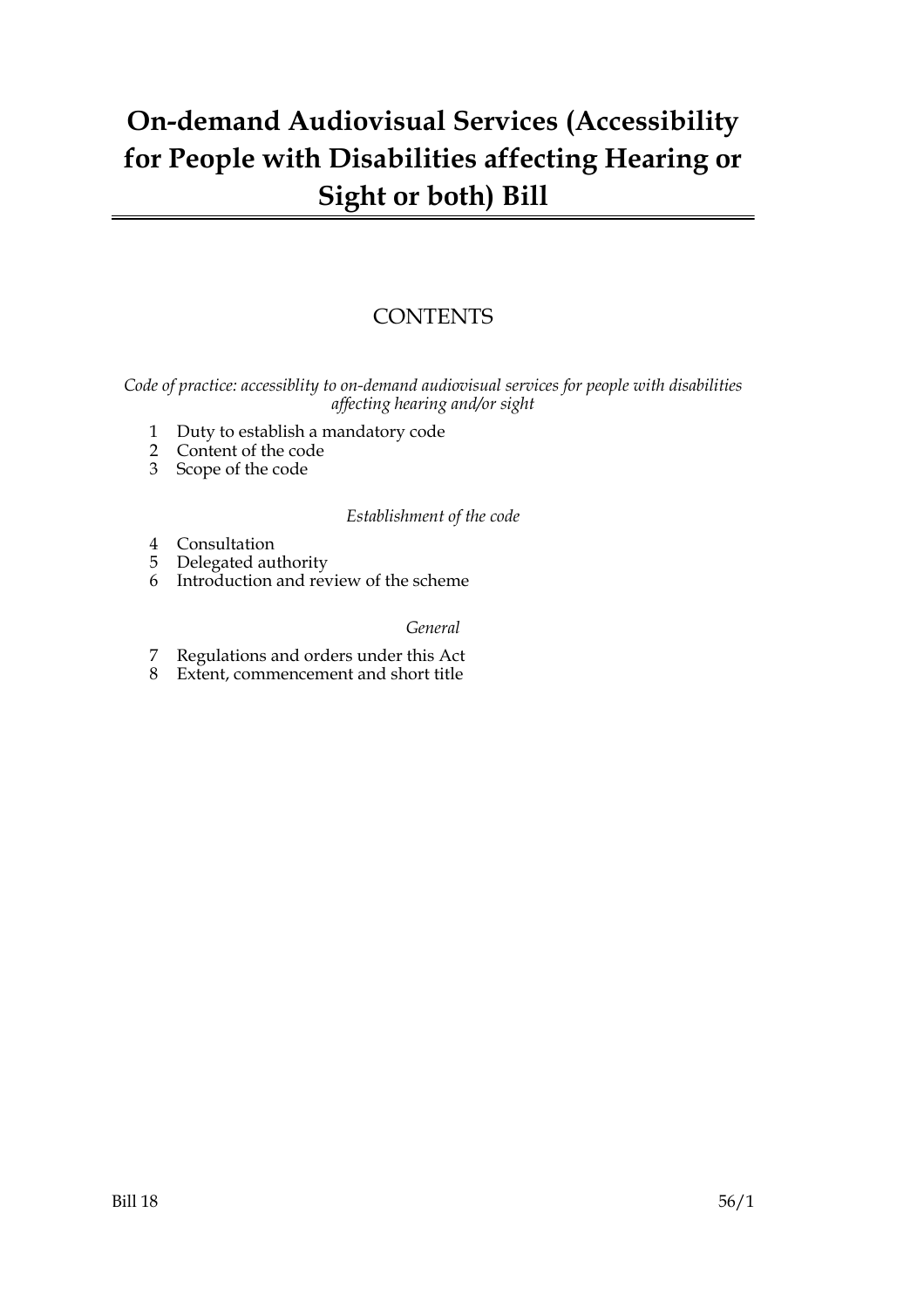# A **BILL**

#### TO

Require the appropriate regulatory authority of on-demand audiovisual programme services to draw up a Code relating to the provision of subtitles, signing and audio-description for persons with disabilities affecting their hearing or their sight or both; to require the appropriate regulatory authority to consult before issuing any such Code; to make provision for minimum requirements to be included in the Code; to require that on-demand programme services providers observe the requirements of the Code; to provide for regular consultation about and review of the minimum requirements; and for connected purposes.

E IT ENACTED by the Queen's most Excellent Majesty, by and with the advice and consent of the Lords Spiritual and Temporal, and Commons, in this present Parliament assembled, and by the authority of the same, as follows:  $B<sub>parti</sub>$ 

*Code of practice: accessiblity to on-demand audiovisual services for people with disabilities affecting hearing and/or sight*

#### **1 Duty to establish a mandatory code**

The Secretary of State shall by regulations establish a code of practice for the augmentation of on-demand audiovisual programme services to improve their accessibility for people with relevant disabilities (affecting hearing or sight or both) to be known as the "video-on-demand accessibility code".

#### **2 Content of the code**

- (1) The video-on-demand accessibility (VODA) code shall require providers of ondemand programme services to accompany designated output with designated levels of— *10*
	- (a) subtitling
	- (b) signing
	- (c) audio-description, or

*5*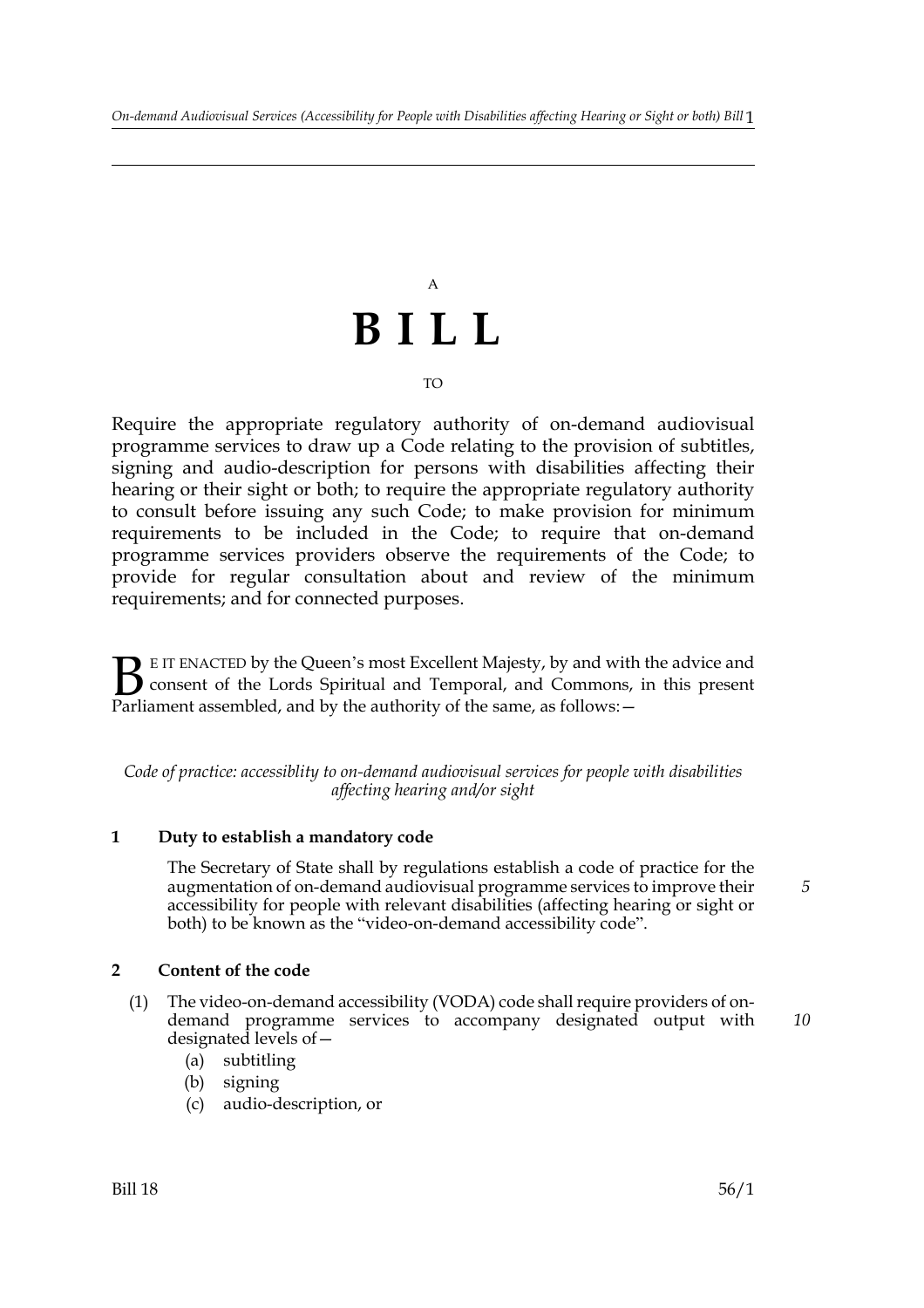- (d) other forms of augmentation as may be developed in the future aimed at improving the accessibility of audiovisual output for people with relevant disabilities.
- (2) The Code shall require minimum levels of provision of one or more type of audiovisual augmentation, in relation to—
	- (a) one or more designated categories of programme output (for example "news" programmes),
	- (b) the proportions of one or more designated types of programme,
	- (c) a proportion of total programme output,
	- (d) a proportion of total consumption (estimated audience) of one, more than one or all, programme output, or *10*
	- (e) a combination of the criteria and calculations in this subsection.
- (3) The Code shall make provision about the meeting of obligations established, including by allocating relevant responsibilities between—
	- (a) broadcasters,
	- (b) platform operators, and
	- (c) any other provider or purveyor of programmes or programme services.
- (4) The Code may make provision about—
	- (a) requirements to provide subtitling in a language other than English,
	- (b) the setting of relevant targets to be met within specified periods of time, or *20*
	- (c) other matters that the Secretary of State has satisfied himself, on the basis of public consultation or advice from a relevant regulatory body, are necessary.

#### **3 Scope of the code**

- (1) The Code shall apply to any on-demand audiovisual programme service.
- (2) For the purposes of this Act, a service is an on-demand audiovisual programme service if it—
	- (a) falls with within the definition given in Section 368A (Meaning of "ondemand programme service") of the Communications Act 2003 (as inserted by the Audiovisual Media Services Regulations 2009), or *30*
	- (b) is designated as such by the Secretary of State under subsection (3).
- (3) The Secretary of State may designate an audiovisual programme service or platform, including any new form of such a service or platform delivered and/ or consumed by any means, as falling within Section 368A of the 2003 Act by order. *35*

#### *Establishment of the code*

#### **4 Consultation**

- (1) The Secretary of State shall, before making regulations under Section 1, conduct a public consultation to inform his determination of the elements of the Code.
- (2) The public consultation shall seek views on any issue that the Secretary of State satisfies himself is relevant.

*25*

*5*

*15*

*40*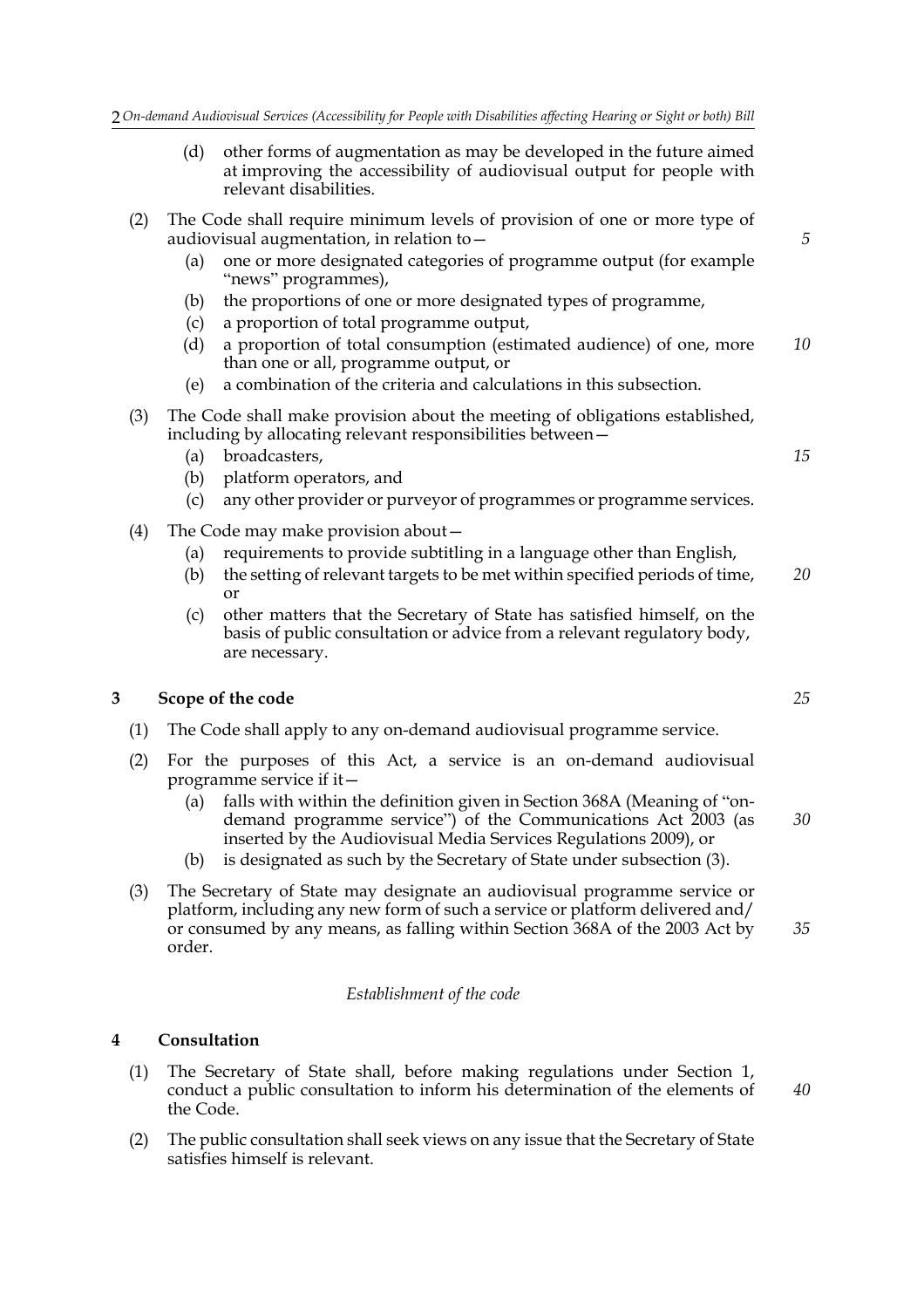- (3) The Secretary of State shall conduct and conclude the public consultation under subsection (2) within 12 months of this Act receiving Royal Assent.
- (4) The Secretary of State shall lay before each House of Parliament a report of the public consultation under subsection (2), alongside any statement he believes to be appropriate, within 6 months of the closing date of the consultation.

*5*

#### **5 Delegated authority**

- (1) The Secretary of State may delegate such duties and powers conferred under this Act to an appropriate designated authority or agency as he thinks appropriate.
- (2) The Secretary of State may delegate, devolve or transfer duties and powers available under the Communications Act 2003 to the designated authority or agency under Subsection 1 as he thinks appropriate. *10*

#### **6 Introduction and review of the scheme**

- (1) The Secretary of State shall introduce the Code by the end of a period of 6 months following the laying of the report mentioned in section 4(4) before each House of Parliament. *15*
- (2) The Secretary of State shall make an annual report on—
	- (a) the performance of providers of on-demand audiovisual programme services in meeting their obligations under the Code, and
	- (b) the performance of his department, or the designated authority or agency under section 5, in establishing, implementing, monitoring and reporting on progress and performance against the Code. *20*
- (3) The Secretary of State shall arrange for an independent review of the Code and its implementation five years after its introduction and lay a report of the findings of the review before each House of Parliament.

#### *General*

#### **7 Regulations and orders under this Act**

- (1) The Secretary of State may by orders or regulations—
	- (a) add, remove, uprate or otherwise revise obligations contained in the Code, or
	- (b) exempt entities, services or programme, or categories of entity, service or programme, from one or more obligations of the Code.
- (2) Regulations or orders made under this Act shall be made by statutory instrument, and may not be made unless a draft has been laid before and approved by a resolution of each House of Parliament.

#### **8 Extent, commencement and short title**

- (1) This Act extends to the United Kingdom.
- (2) This Act comes into force on the day after it receives Royal Assent.
- (3) The Act may be cited as the On-demand Audiovisual Services (Accessibility for People with Disabilities affecting Hearing or Sight or both) Act 2016.

*30*

*25*

*35*

#### *40*